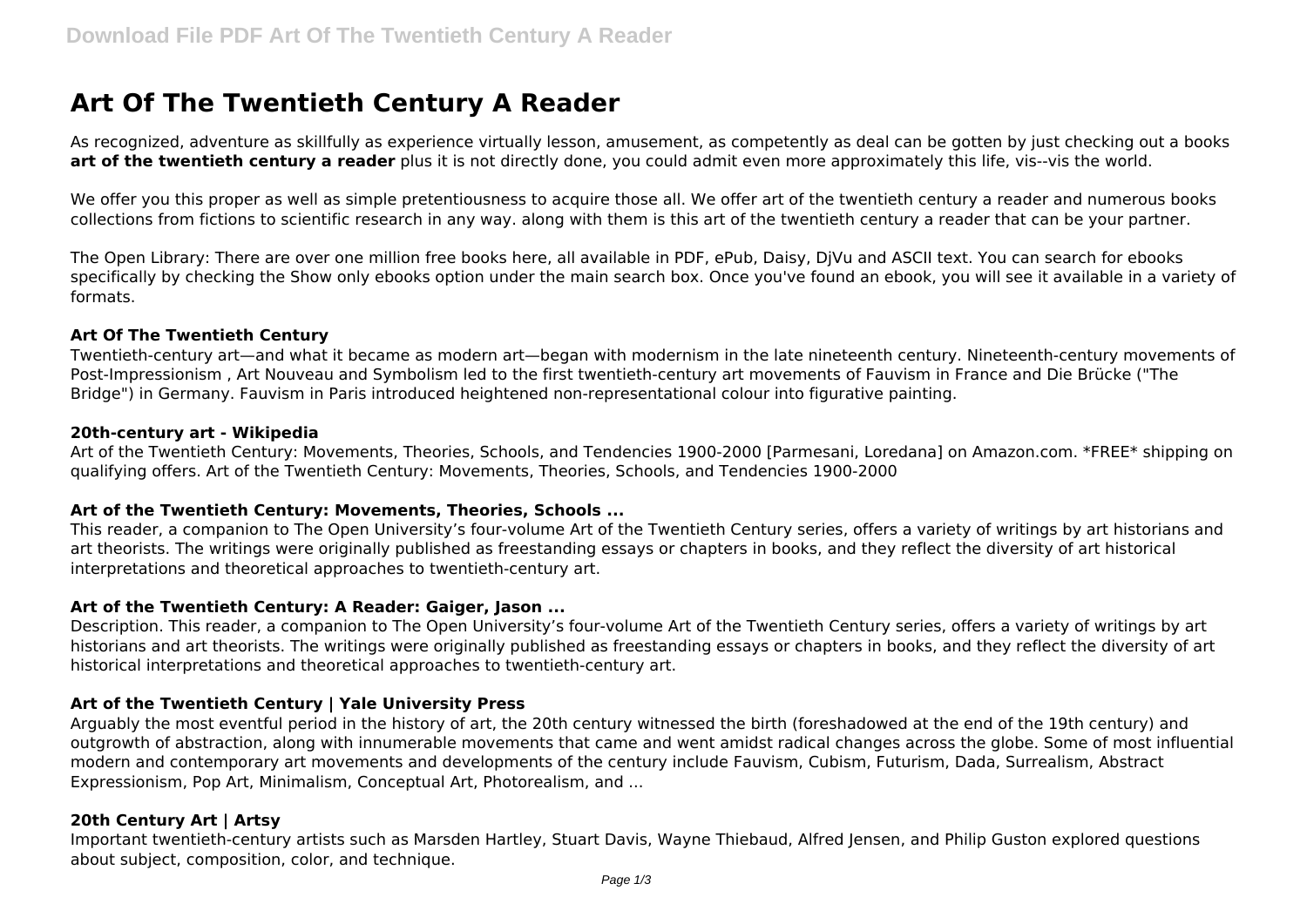## **20th Century | Highlights | Smithsonian American Art Museum**

The following is an alphabetically ordered list of major art and design movements that took place during the 20th century. A "movement" is a style or prevailing inclination in art or design that upholds a specific philosophy or ideal and is followed and promoted by a group of artists for a defined period of time. Abstract Expressionism. Art Deco.

## **List of art and design movements of the 20th century ...**

Key Points 1906–1909 is referred to as Picasso's African period, during which he produced Les Demoiselles d'Avignon and several... Picasso was inspired by African artifacts as well as the work of Post-Impressionist artist Paul Gauguin. The formal elements of Les Desmoiselles d'Avignon bridged ...

## **European Art in the Early 20th Century | Boundless Art History**

To talk about the art of the 20th century and all its famous painters is to talk about an exciting, complex, groundbreaking avant-garde period in the history of arts that had broken away from tradition and changed the way we comprehend the arts forever.

## **The Most Famous Painters of the 20th Century | Widewalls**

The 20th Century was a period of massive change for everyone, so as a result the art world turned on its head, as well. From paintings which verge on the traditional to artwork that pushes the boundaries of postmodernism, 20th Century art had it all.

## **10 Most Influential Artists of the 20th Century**

Art of the 20th Century - image 9 When Art Changed Forever. The quintessential roundup of works, movements, and practitioners from 1900 to 2000. Main SR only Anker Art of the 20th Century. US\$ 50. Enter your email address here and we'll update you on availability:

## **Art of the 20th Century - TASCHEN Books**

The 20th century was a time of rapid artistic change and development where preconceived, traditional concepts were challenged. The role of the artist, the relationship between representation and significance, and the growing relevance of mass-produced visual images were considered and redefined.

# **10 Artists Who Changed The Course Of 20th Century Art**

As recorders of time, 20th century design movements responded to the machine age of the 1920s society and started to produce design pieces influenced by the invention of mass-produced materials. After the wars, the need for a more humanist approach to the world influenced the embrace of natural materials and handmade objects.

## **20th Century Design Movements to Remember | Widewalls**

During the 20th century there was a large increase in the variety of music that people had access to. Prior to the invention of mass market gramophone records and radio broadcasting, people mainly listened to music at live Classical music concerts or musical theatre shows, which were too expensive for many lower-income people; on early phonograph players; or by individuals performing music or singing songs on an amateur basis at home, using sheet music, which required the ability to sing, play,

## **20th-century music - Wikipedia**